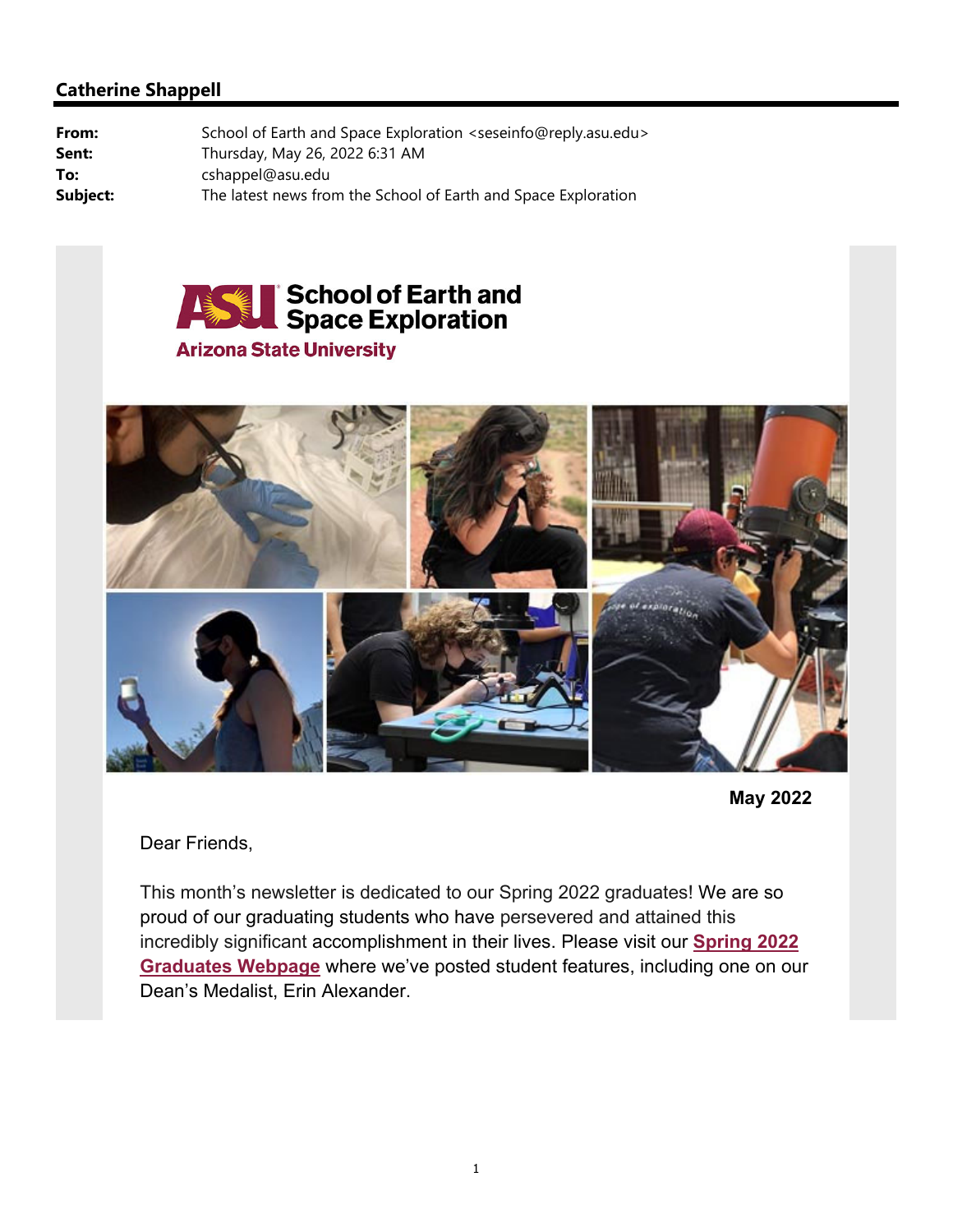And while the semester has ended, our exploration and discoveries will continue! The highly anticipated first images from the **[James Webb](https://www.jwst.nasa.gov/index.html)  [Space Telescope](https://www.jwst.nasa.gov/index.html)** are expected to debut this summer.



In addition, the launch of NASA's Psyche Mission is also slated for later this summer. Stay up to date and learn all about **[Psyche on the NASA website](https://www.jpl.nasa.gov/missions/psyche)** and **[Psyche on the SESE website.](https://psyche.asu.edu/)**

Plus, ShadowCam is a NASA-funded instrument hosted onboard the Korean Pathfinder Lunar Orbiter (KPLO) and is also scheduled for a summer launch. Learn about the instrument and mission on the **[ShadowCam SESE webpage](http://shadowcam.sese.asu.edu/)**.

I hope you will all take some time to relax and re-energize over the summer months, and I will look forward to welcoming everyone back to campus in the fall!

Be well and keep safe,

Muradhuse

Meenakshi (Mini) Wadhwa Director of the School of Earth and Space Exploration

#### **In the News**



## **Spring 2022 Dean's Medalist**

This spring, Erin Alexander will be graduating from ASU with a bachelor of science degree in earth and space exploration — geological sciences, a

minor in biochemistry and a certificate in field geology. She is also the School of Earth and Space Exploration Dean's Medalist for 2022. **[Read more](https://news.asu.edu/20220503-earth-and-space-exploration-major-recognized-spring-2022-deans-medalist)**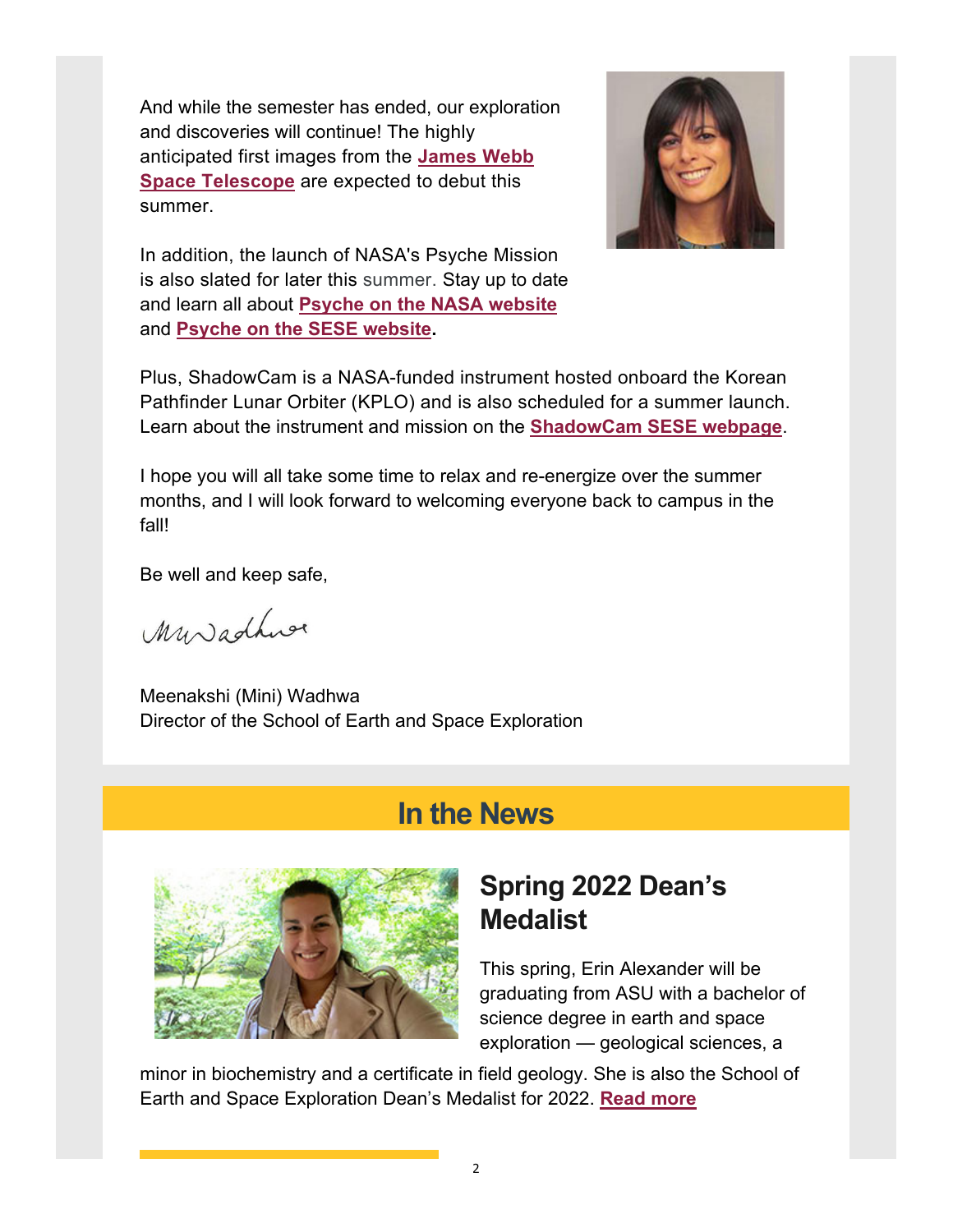## **2 ASU professors appointed as first-ever Navrotsky Professors of Materials Research**



Associate professors Candace Chan in the School for Engineering of Matter, Transport and Energy, and SESE's Dan (Sang-Heon) Shim have recently been appointed the first-ever Navrotsky Professors of Materials Research and selected for the professorship based on their significant contributions in the field of materials research. Through the Navrotsky Professorship of Materials Research, Chan and Shim will serve to build the field of solid state science and materials research at ASU. The funding they receive will also enable them to step into a leadership role, while encouraging materials research innovation and collaborations. **[Read more](https://news.asu.edu/20220503-2-asu-professors-appointed-firstever-navrotsky-professors-materials-research)**



# **A space mission that welcomes students onboard**

The Psyche mission — a four-year journey to a metal-rich asteroid expected to launch in August and that

could provide clues into the formation of planets — is Arizona State University's first deep-space NASA mission. But from the moment the Psyche mission was awarded to her team in 2017, Principal Investigator Lindy Elkins-Tanton knew she wanted to make Psyche mission accessible to students throughout the country. Space exploration, she said, "is for everyone." **[Read more](https://news.asu.edu/20220428-creativity-space-mission-welcomes-students-onboard)**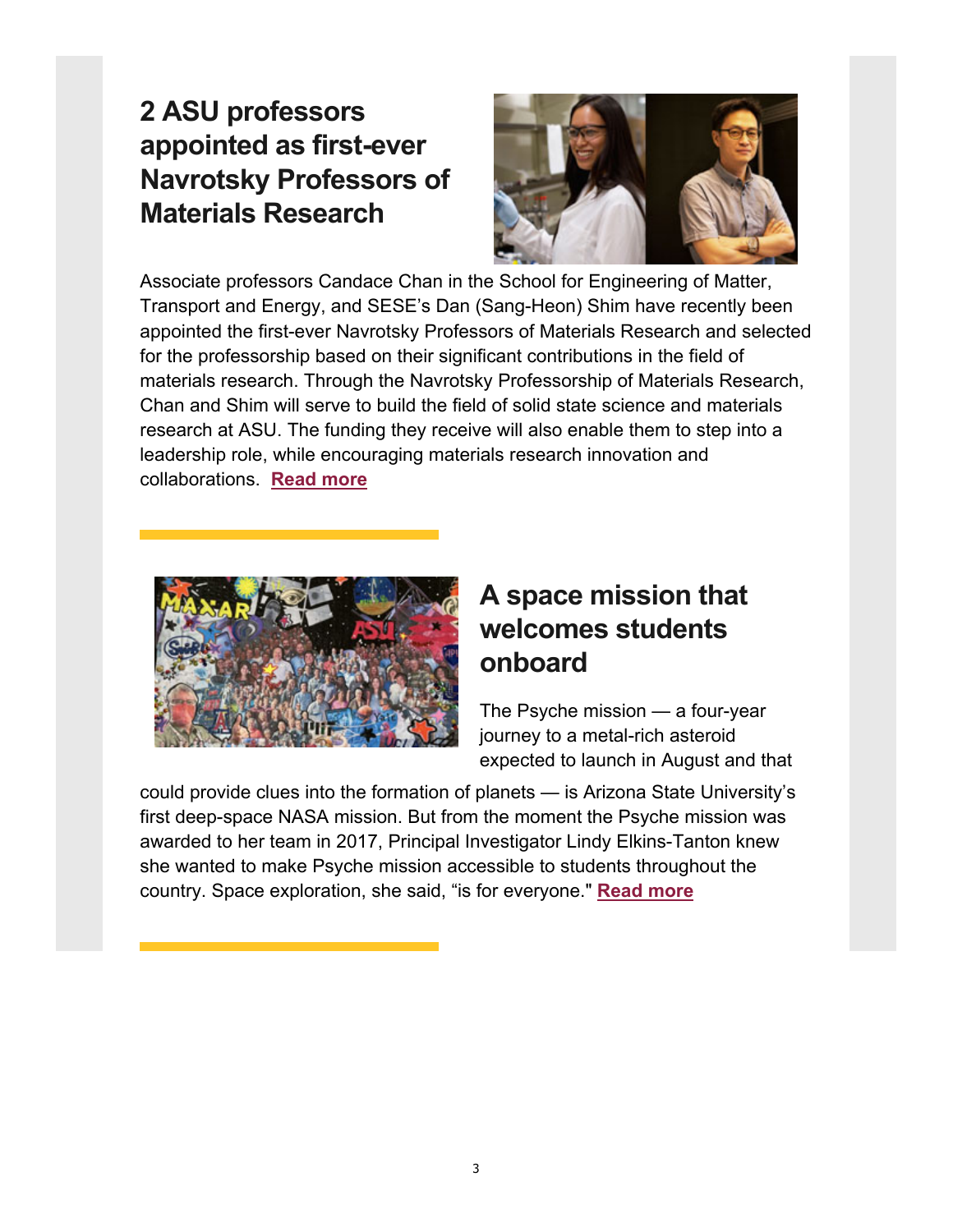## **NASA-supported sensor aims to improve weather data collection**

Featured by the NASA Flight Opportunities Program, ASU researchers including SESE's Michael



Baricuatro, Sean Bryan, Drae Carter, Dan Bliss, Jonathan Greenfield, Chris Groppi, Phil Mauskopf, Kyle Massingill, Joe Tinlin, Scott Smas and Roshni Sureshare are evaluating a small, lightweight, efficient 3D imaging sensor designed for weather forecasting on consecutive balloon flights made possible by NASA's Flight Opportunities program. Called CubeSounder, the innovation could benefit future balloon flights and CubeSats by enabling state-of-the-art atmospheric sounding capabilities – a process in which sensors probe the sky vertically for details on temperature, moisture, and water vapor, revealing subtle changes in the Earth's atmosphere. **[Read more](https://www.nasa.gov/centers/armstrong/features/sensor-aims-to-improve-weather-data-collection.html)**



#### **Virtual Night Sky**

Join the ASU Marston Exploration Theater presenters on **Wednesday, June 1, 15, and 29 at 7 p.m.** for a live planetarium presentation. Learn about the planets and stars visible in the night sky from your own backyard and

the latest events in space exploration! Register in advance for these FREE Zoom webinars **June 1**, **June 15**, and **[June 29](https://sese.asu.edu/events)**.

#### **Alumni Announcements**

#### **New graduates: Join the ASU Alumni Association**

As an ASU grad, you are an important and valued member of one of the strongest alumni networks in the country and around the world — half a million strong! As a recent grad taking the next steps in your personal and professional